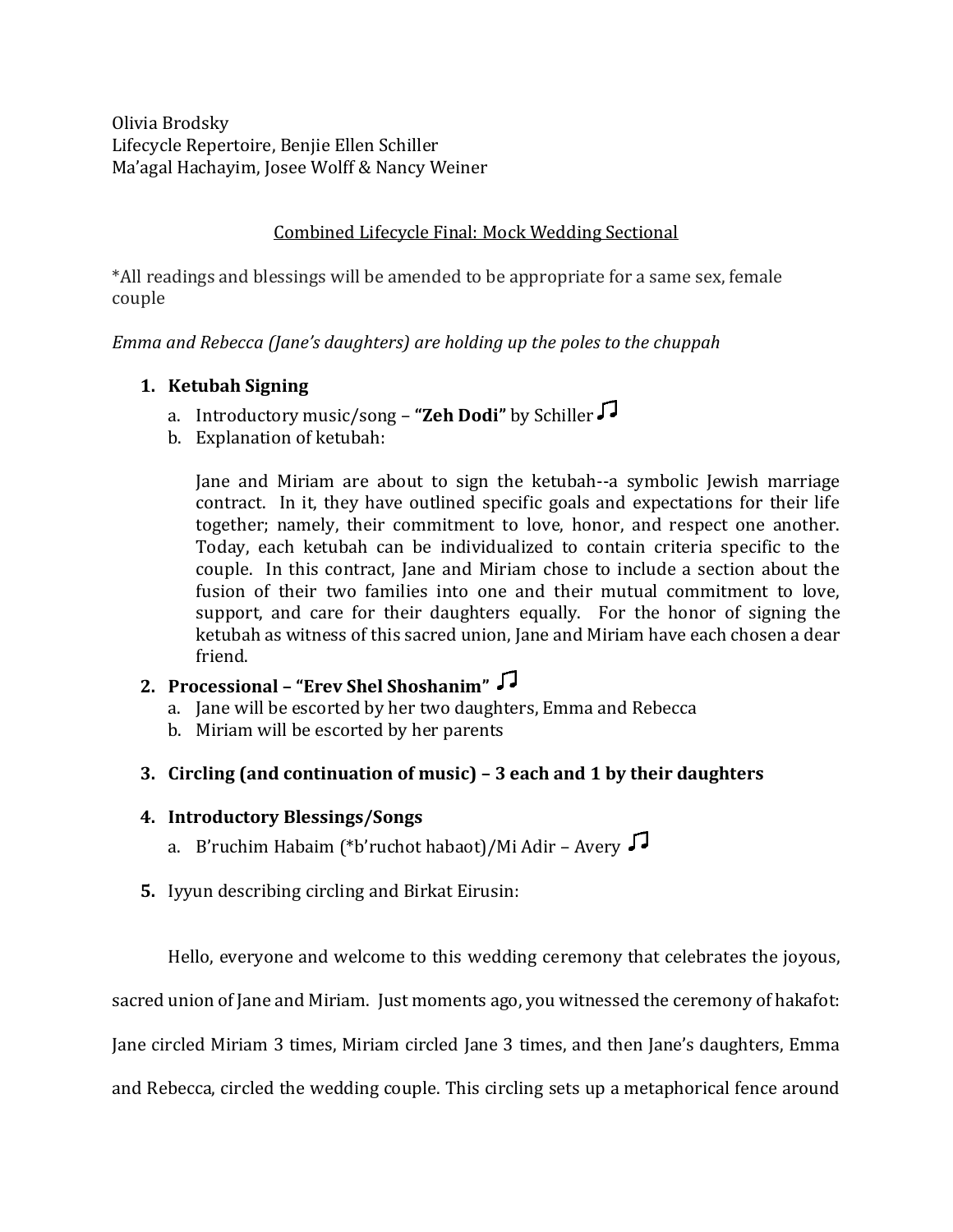each partner. This invisible barrier represents Jane and Miriam's mutual commitment to prioritize, protect, and support one another in their shared marital future. To personalize this ritual, we found it pertinent to include Emma and Rebecca as well. Their circling of Jane and Miriam symbolizes their support of this union and welcomes Miriam as a member of the family.

In just a moment we will proceed with Birkat Erusin, the ritual of reciting blessings over the wine and the acknowledgment of G-d and the commandments or mitzvot as central elements of this union. After reciting these blessings, Jane and Miriam will complete the ceremony of shutafut, the exchange rings. These rings hold special significance for you both, since they have been in your respective families for generations and are carried in a pouch made from Jane's grandmother's wedding veil. By presenting your partner with such a cherished heirloom, you are physically representing the giving of yourself and your families to one another.

**6. Birkat Erusin/Kiddushim** read in Hebrew by Emma and English by Rebecca followed by the singing of the **Steinberg**

then rings are exchanged\* (text amended for two women):

Ani L'Dodi V'Dodi Li I am my beloved's and my beloved is mine

- **7.** Ketubah is read aloud in English
- **8. Barash Sheva Brachot** (text amended for two women)
- **9. Wedding charge**

Jane, Miriam, at our first meeting I asked each of you to describe your feelings towards one another. Without skipping a beat, you uniformly expressed that neither one of you has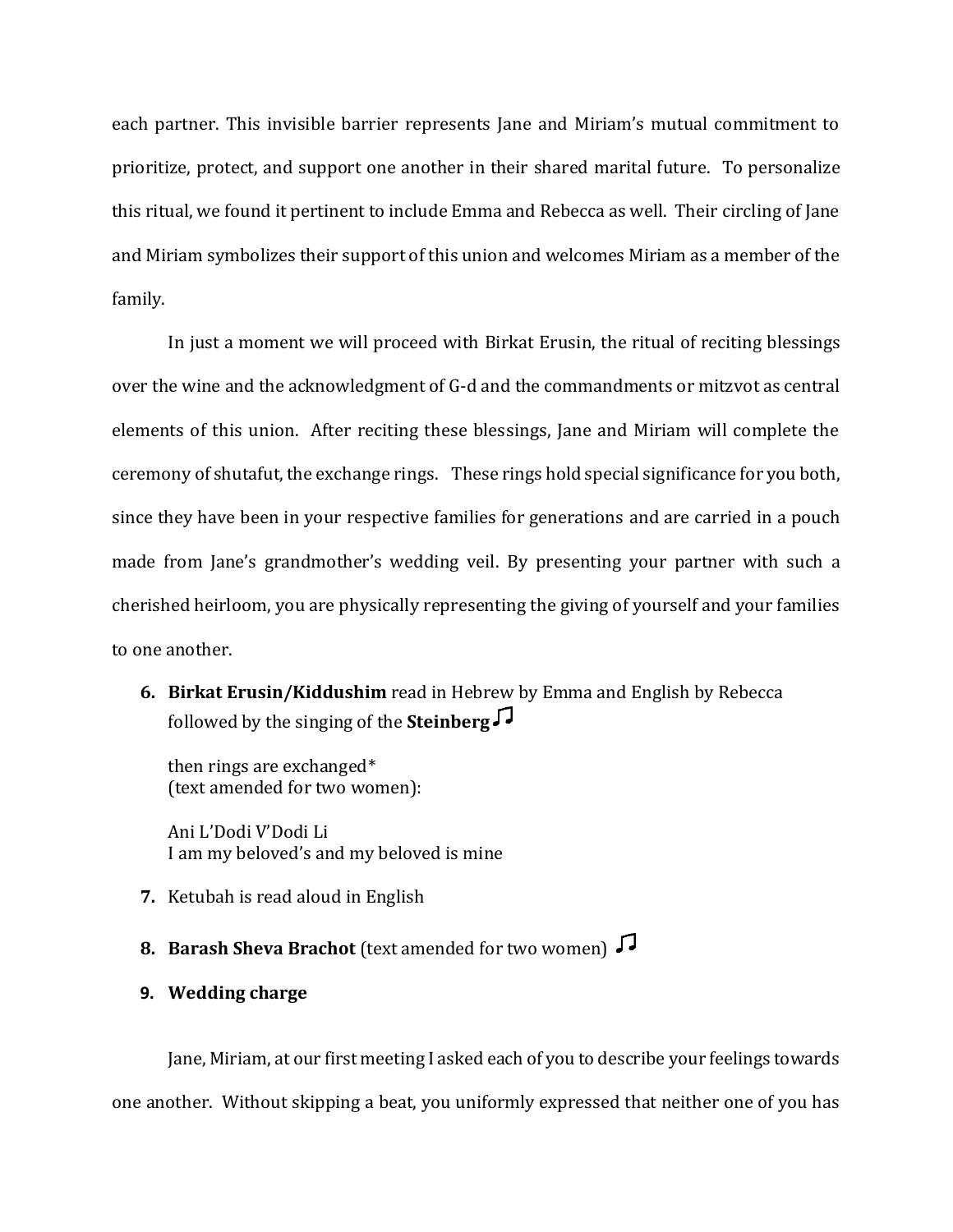ever felt as comfortable or secure as you do in this relationship. Jane, you told me that once Miriam entered your life, you felt as though you had truly come alive…this relationship helped you to fully realize who you are and what you most desire from life. Miriam, you told me that when you first spotted Jane sitting across the conference room from you you thought first, "who is that woman with the angelic smile?" and second, "why is that woman smiling when we have been sitting in a conference room for the past eight hours?!" You were immediately intrigued by Jane's positive attitude and joyous demeanor.

Jane, in the beginning, you were a bit apprehensive about officially entering into a relationship, despite your deep love for Miriam. As someone who has always put others' needs before your own, you were concerned about how this new relationship might impact your two daughters who are the light of your life. Once Emma and Rebecca met Miriam, however, they fell in love with her just as much as you had. Miriam, you have always wanted a family and feared that you had waited too long in life. In reality, as today demonstrates, you waited just the right amount of time. Today, you stand here under the wedding canopy made of your daughters' tallitot as Emma and Rebecca stand here holding the poles of this chuppah, showing their unequivocal support of your marriage and welcoming Miriam to the family.

You two are not only bound by your love, but also by your shared values of equality, mutual responsibility, commitment to facing life's challenges together, and your devotion to leading a Jewish life. This family that the four of you have created is a rock that grounds you, keeps you safe, loved, nourished, and supported. I have no doubt that you will remain true to the vows you made to one another and to g-d in your ketubah and that your mutual interests, aligned values, and devotion to one other has set the foundation for a long and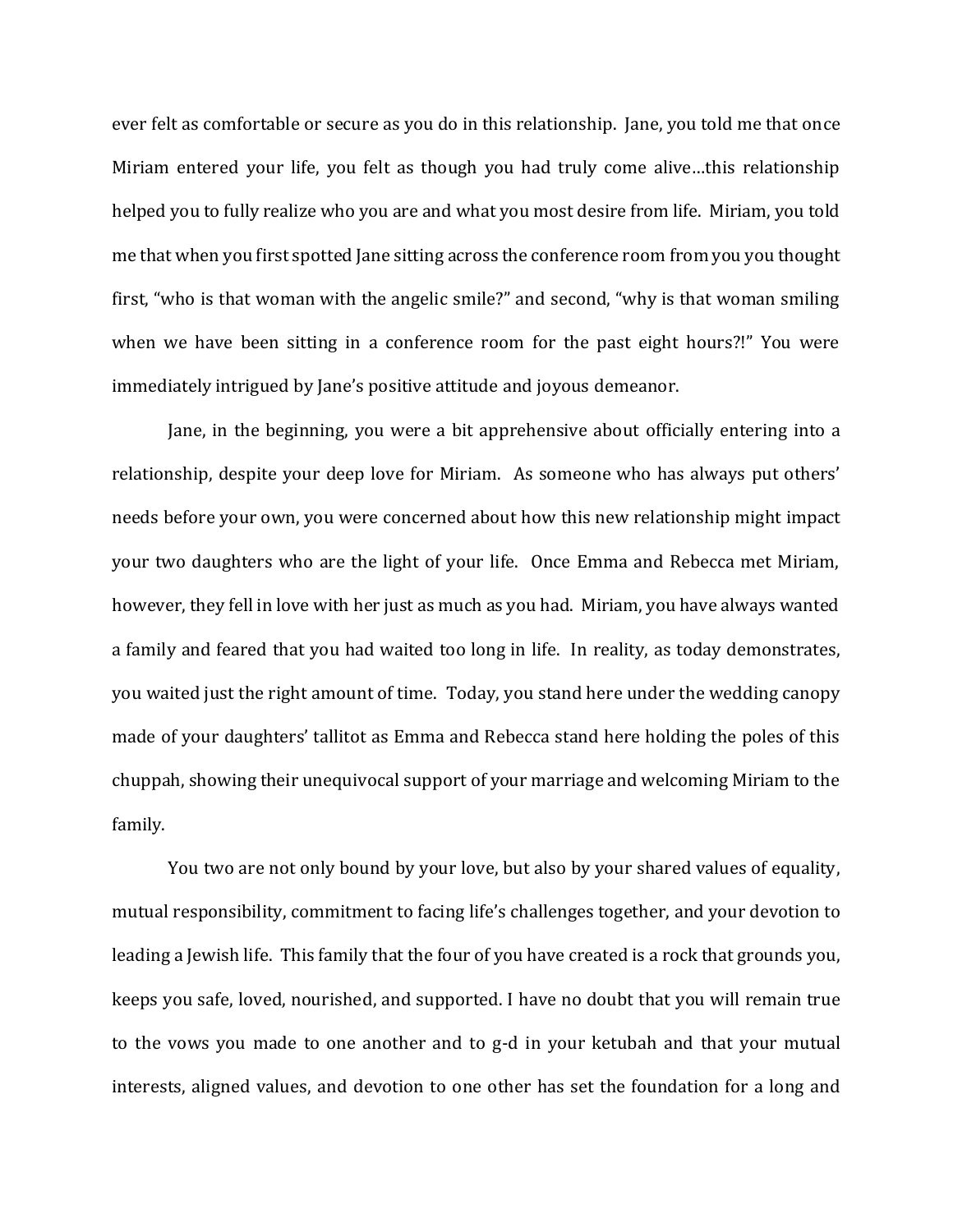beautiful life together. As we stand here in the backyard of this home you have shared for the past 5 years, on this 12th day of the Hebrew month of Elul, my wish for you is that your lives be filled with an abundance of love, respect, angelic smiles, and endless happy experiences in this home! Mazel tov and l'chaim!

#### **10.Breaking the Glasses (both partners will have their own glass)**

**11.Recessional – "Siman Tov U'mazel Tov"**

**12.Yichud/Alone Time**

**13.Meal and Celebration!**

#### **Explanation of Wedding Particularities:**

There were four primary issues that were unique to this wedding were:

1. Dealing with Jane's parents' decision not to attend the wedding

2. The creation of their own shutafut ceremony for the exchange of rings

3. The active participatory role that their daughters would play in the wedding ceremony

4. The use of gender-appropriate language for all Hebrew/Jewish texts being utilized.

The first issue was the most challenging. Jane was immensely saddened by her parents' refusal to attend her wedding and their rejection of her relationship with another woman. Though she realized that her parents were not as accepting as she would have liked, she still felt relatively secure in her belief that her parents would ultimately love and support her. We scheduled more counseling sessions than usual in order to address this disappointment. While this, of course, had the most emotional and psychological impact on Jane, Miriam too was very distressed. She felt saddened for the woman she loves and guilt for having a family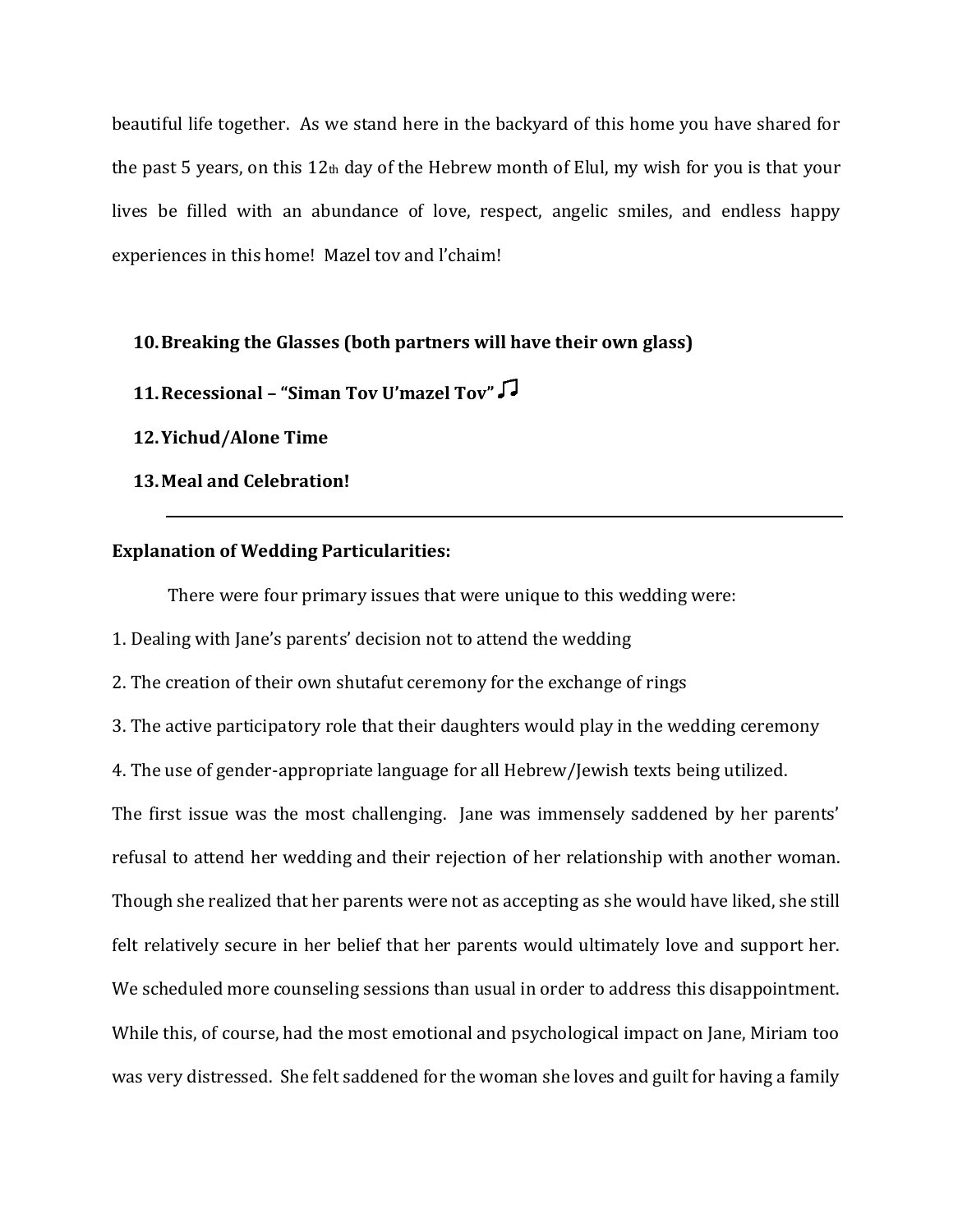who, contrarily, was supportive and present in their lives. Miriam's parents made an incredible effort to try to make Jane feel as though she was their daughter as well. In our sessions, I tried to reframe the situation so that Jane could focus on elements of the wedding that she was excited about, such as the wonderful, loving family she was about to acquire and the unequivocal support that she received from her daughters.

An aspect of the wedding that Jane and Miriam were very excited about was the creation of their own ring exchange ceremony. While, traditionally, this part of the ceremony is rooted in patriarchal society and reflects this in the language "with this ring you are consecrated to me as my wife", Jane and Miriam revised this ceremony to instead be a shutafut—a partnership. Instead of one partner "acquiring" the other by placing a ring on her finger, Jane and Miriam do this act reciprocally. Each gives the other a ring, so they are equally bound in fidelity to one another and they opted to use different language altogether. Instead of the tradition "harei at mekudeshet li" saying, they recited "ani l'dodi v'dodi li"—I am my beloved's and my beloved is mine.

Along these same lines, the couple wanted to ensure that while they honored Jewish traditions by including most aspects of a traditional wedding ceremony, that the language would be appropriately adapted to reflect that they were in a same sex relationship. As such, I changed the language in all Hebrew texts, prayers, blessings, and songs, including in Baruch Haba which I changed to B'ruchot Habaot and within the Sheva B'rachot, which was demonstrated in my oral presentation.

Lastly, as a deeply devoted mother, Jane wanted to ensure that her daughters played an active role in the ceremony and felt that they were included in this decision to have Miriam as an addition to their family. Therefore, they suggested the use of their B'not